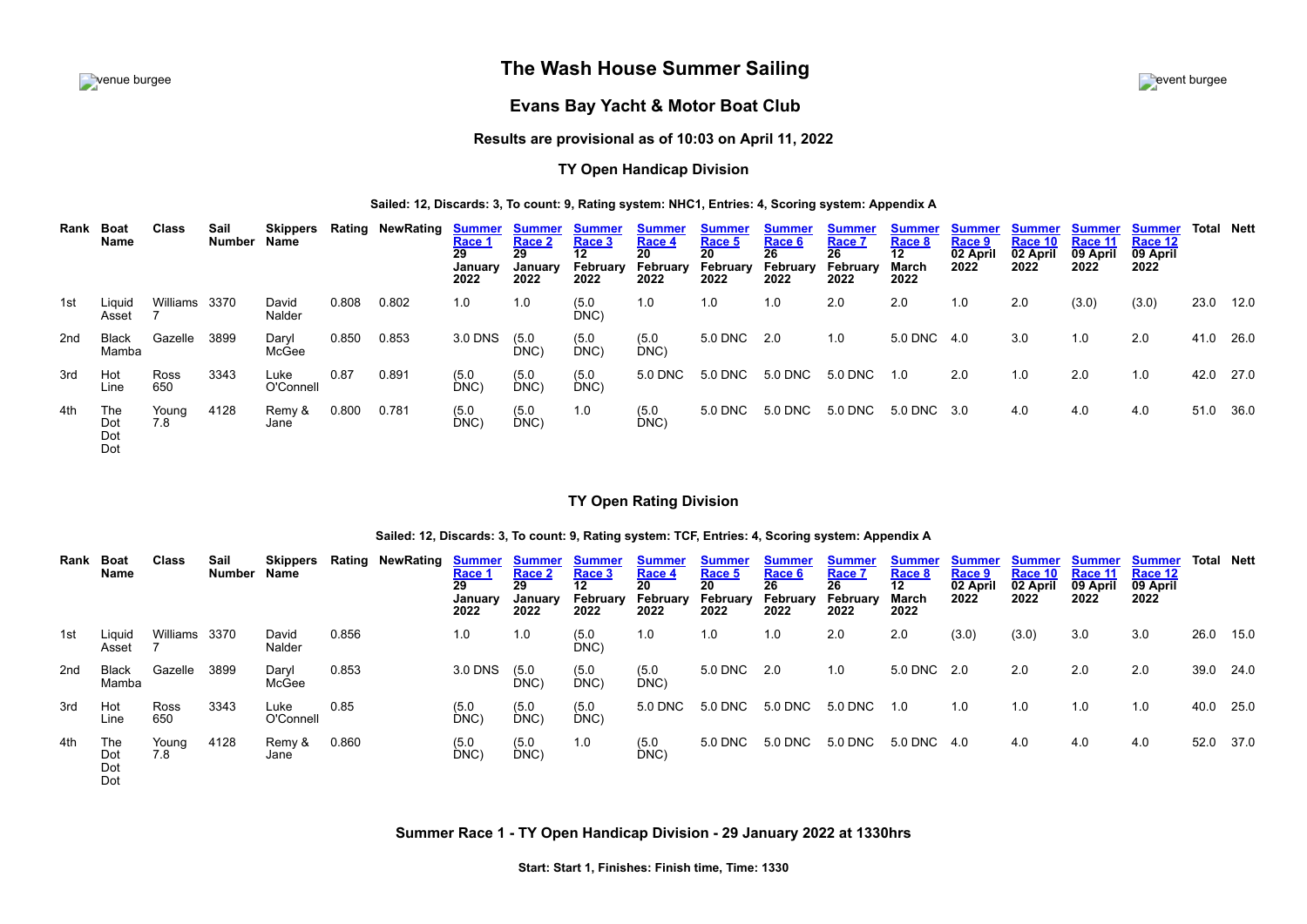| Rank Boat Name               | Class |      | Sail Number Skippers Name Rating NewRating Elapsed Corrected Points |       |       |            |                         |     |
|------------------------------|-------|------|---------------------------------------------------------------------|-------|-------|------------|-------------------------|-----|
| Liquid Asset Williams 7 3370 |       |      | David Nalder                                                        | 0.808 | 0.802 |            | $0:43:54$ $0:35:28$ 1.0 |     |
| Black Mamba Gazelle          |       | 3899 | Darvl McGee 0.847                                                   |       | 0.853 | <b>DNS</b> |                         | 3.0 |

**Summer Race 2 - TY Open Handicap Division - 29 January 2022 at 1330hrs**

#### **Start: Start 1, Finishes: Finish time, Time: 1330**

<span id="page-1-0"></span>**Rank Boat Name Class Sail Number Skippers Name Rating NewRating Elapsed Corrected Points**

1 Liquid Asset Williams 7 3370 David Nalder 0.808 0.802 0:55:10 0:44:34 1.0

## **Summer Race 3 - TY Open Handicap Division - 12 February 2022 at 1330hrs**

## **Start: Start 1, Finishes: Finish time, Time: 1330**

<span id="page-1-2"></span><span id="page-1-1"></span>

| Rank Boat Name                 | Class | Sail Number Skippers Name Rating NewRating Elapsed Corrected Points |             |                 |     |
|--------------------------------|-------|---------------------------------------------------------------------|-------------|-----------------|-----|
| The Dot Dot Dot Young 7.8 4128 |       | Remy & Jane                                                         | 0.800 0.781 | 1:27:00 1:09:36 | 1.0 |

## **Summer Race 4 - TY Open Handicap Division - 20 February 2022 at 1330hrs**

#### **Start: Start 1, Finishes: Finish time, Time: 1330**

| Rank Boat Name Class         |  | Sail Number Skippers Name Rating NewRating Elapsed Corrected Points |             |                  |    |
|------------------------------|--|---------------------------------------------------------------------|-------------|------------------|----|
| Liquid Asset Williams 7 3370 |  | David Nalder                                                        | 0.808 0.802 | 0:39:30  0:31:55 | 10 |

## **Summer Race 5 - TY Open Handicap Division - 20 February 2022 at 1330hrs**

#### **Start: Start 1, Finishes: Finish time, Time: 1426**

<span id="page-1-3"></span>

| Rank Boat Name Class |  | Sail Number Skippers Name Rating NewRating Elapsed Corrected Points |  |  |  |  |  |
|----------------------|--|---------------------------------------------------------------------|--|--|--|--|--|
|----------------------|--|---------------------------------------------------------------------|--|--|--|--|--|

1 Liquid Asset Williams 7 3370 David Nalder 0.808 0.802 0:39:21 0:31:48 1.0

## **Summer Race 6 - TY Open Handicap Division - 26 February 2022 at 1330hrs**

#### **Start: Start 2, Finishes: Finish time, Time: 1335**

<span id="page-1-5"></span><span id="page-1-4"></span>

| Rank Boat Name               | Class |      | Sail Number Skippers Name Rating NewRating Elapsed Corrected Points |             |  |                  |       |
|------------------------------|-------|------|---------------------------------------------------------------------|-------------|--|------------------|-------|
| Liquid Asset Williams 7 3370 |       |      | David Nalder                                                        | 0.808 0.802 |  |                  | 10    |
| Black Mamba Gazelle          |       | 3899 | Daryl McGee   0.847   0.853                                         |             |  | 1:06:26  0:56:16 | - 2.0 |

## **Summer Race 7 - TY Open Handicap Division - 26 February 2022 at 1330hrs**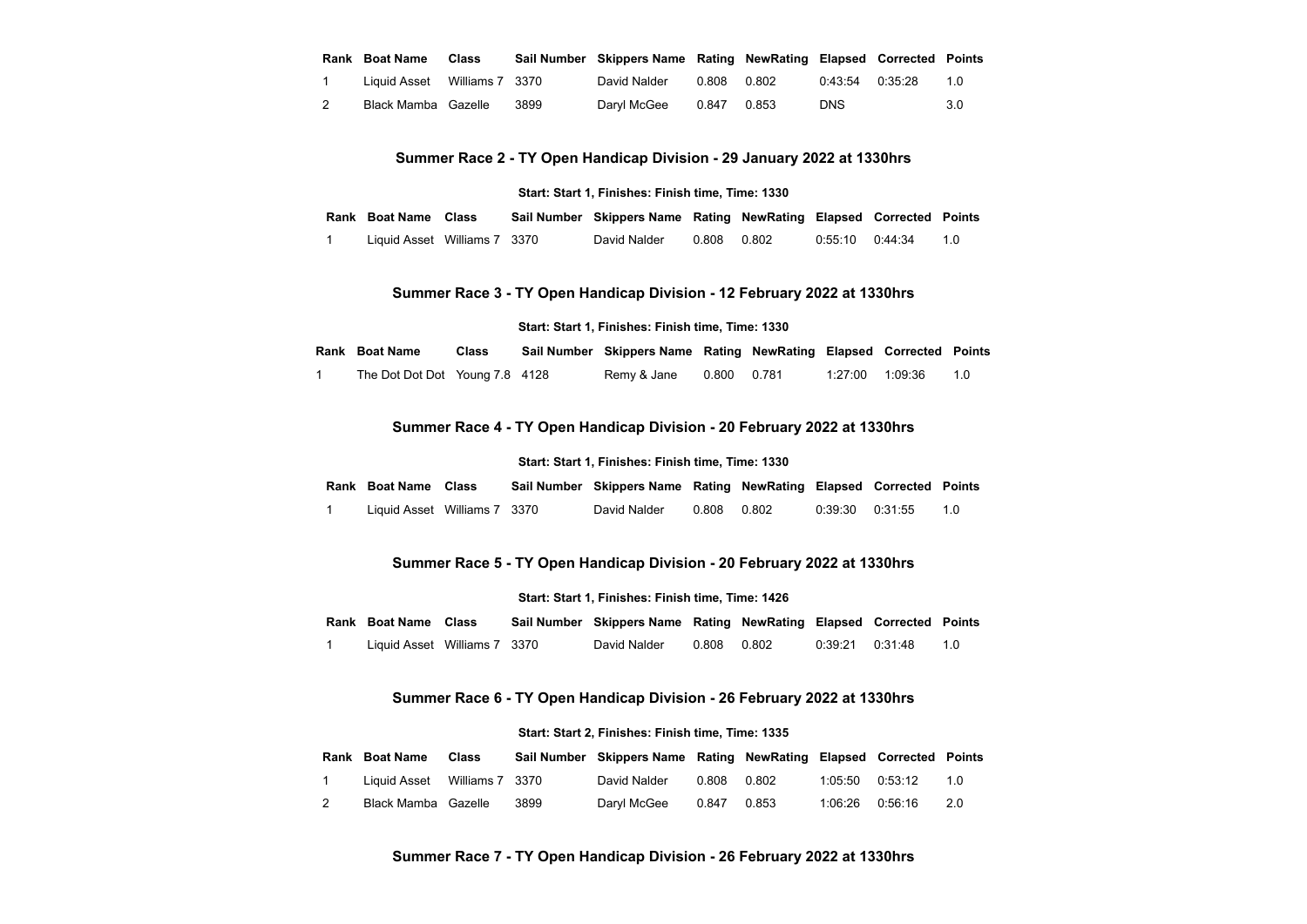#### **Start: Start 2, Finishes: Finish time, Time: 1519**

|   | <b>Rank Boat Name</b>        | Class |      | Sail Number Skippers Name Rating NewRating Elapsed Corrected Points |             |  |     |
|---|------------------------------|-------|------|---------------------------------------------------------------------|-------------|--|-----|
|   | Black Mamba Gazelle          |       | 3899 | Daryl McGee   0.847   0.853                                         |             |  | 10  |
| 2 | Liquid Asset Williams 7 3370 |       |      | David Nalder                                                        | 0.808 0.802 |  | 2.0 |

## **Summer Race 8 - TY Open Handicap Division - 12 March 2022 at 1330hrs**

#### **Start: Start 1, Finishes: Finish time, Time: 1330**

<span id="page-2-0"></span>

|  | Rank Boat Name Class         |               | Sail Number Skippers Name Rating NewRating Elapsed Corrected Points |       |       |                 |                     |     |
|--|------------------------------|---------------|---------------------------------------------------------------------|-------|-------|-----------------|---------------------|-----|
|  | Hot Line                     | Ross 650 3343 | Luke O'Connell  0.868  0.891                                        |       |       |                 | 2:05:15 1:48:43 1.0 |     |
|  | Liquid Asset Williams 7 3370 |               | David Nalder                                                        | 0.808 | 0.802 | 2:45:31 2:13:44 |                     | 2.0 |

## **Summer Race 9 - TY Open Handicap Division - 02 April 2022 at 1330hrs**

#### **Start: Start 1, Finishes: Finish time, Time: 1330**

<span id="page-2-1"></span>

|               | <b>Rank Boat Name</b>          | <b>Class</b>    |        | Sail Number Skippers Name Rating NewRating Elapsed Corrected Points |       |       |         |         |     |
|---------------|--------------------------------|-----------------|--------|---------------------------------------------------------------------|-------|-------|---------|---------|-----|
|               | Liquid Asset                   | Williams 7 3370 |        | David Nalder                                                        | 0.808 | 0.802 | 0:39:54 | 0:32:14 | 1.0 |
| $\mathcal{P}$ | Hot Line                       | Ross 650        | - 3343 | Luke O'Connell                                                      | 0.868 | 0.891 | 0:37:47 | 0:32:48 | 2.0 |
| 3             | The Dot Dot Dot Young 7.8 4128 |                 |        | Remy & Jane                                                         | 0.800 | 0.781 | 0:41:08 | 0:32:54 | 3.0 |
| 4             | Black Mamba                    | Gazelle         | 3899   | Daryl McGee                                                         | 0.847 | 0.853 | 0:40:01 | 0:33:54 | 4.0 |

## **Summer Race 10 - TY Open Handicap Division - 02 April 2022 at 1330hrs**

## **Start: Start 1, Finishes: Finish time, Time: 1443**

<span id="page-2-2"></span>

| Rank           | <b>Boat Name</b>               | <b>Class</b>    |      | Sail Number Skippers Name Rating NewRating Elapsed Corrected Points |       |       |         |         |     |
|----------------|--------------------------------|-----------------|------|---------------------------------------------------------------------|-------|-------|---------|---------|-----|
|                | Hot Line                       | Ross 650        | 3343 | Luke O'Connell                                                      | 0.869 | 0.891 | 0:35:20 | 0:30:42 | 1.0 |
| $\overline{2}$ | Liquid Asset                   | Williams 7 3370 |      | David Nalder                                                        | 0.812 | 0.802 | 0:41:18 | 0:33:32 | 2.0 |
| 3              | <b>Black Mamba</b>             | Gazelle         | 3899 | Darvl McGee                                                         | 0.847 | 0.853 | 0:40:21 | 0:34:11 | 3.0 |
| 4              | The Dot Dot Dot Young 7.8 4128 |                 |      | Remy & Jane                                                         | 0.800 | 0.781 | 0:48:52 | 0:39:06 | 4.0 |

## **Summer Race 11 - TY Open Handicap Division - 09 April 2022 at 1330hrs**

## **Start: Start 1, Finishes: Finish time, Time: 1330**

<span id="page-2-3"></span>

|                | Rank Boat Name | Class         |      | Sail Number Skippers Name Rating NewRating Elapsed Corrected Points |       |       |                     |     |
|----------------|----------------|---------------|------|---------------------------------------------------------------------|-------|-------|---------------------|-----|
|                | Black Mamba    | Gazelle       | 3899 | Darvl McGee                                                         | 0.841 | 0.853 | 0:49:02   0:41:14   | 10  |
| $\overline{2}$ | Hot Line       | Ross 650 3343 |      | Luke O'Connell                                                      | 0.886 | 0.891 | $0.48.31$ $0.42.59$ | 2.0 |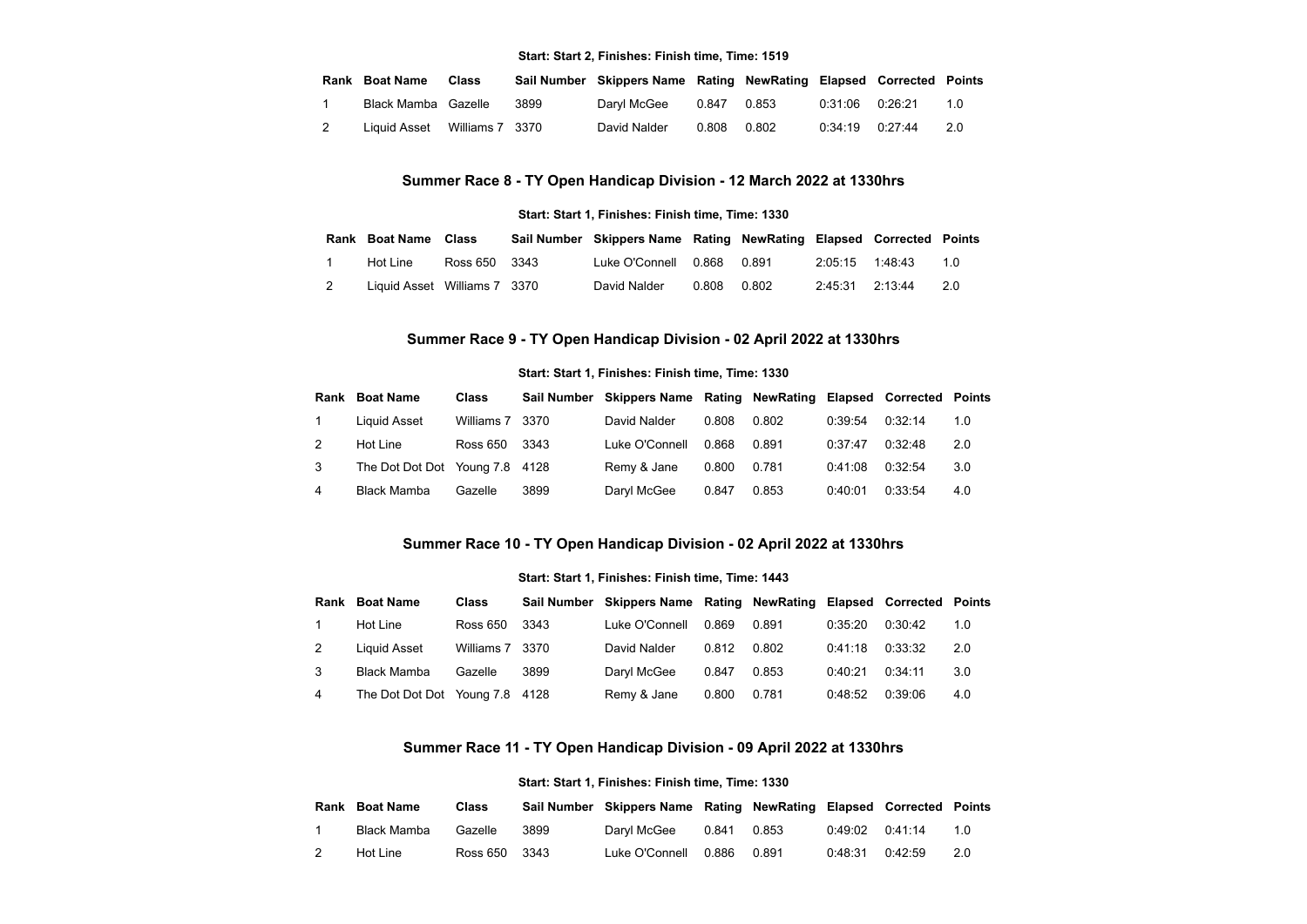|                | Rank Boat Name                 | Class           | Sail Number Skippers Name Rating NewRating Elapsed Corrected Points |             |                   |                         |     |
|----------------|--------------------------------|-----------------|---------------------------------------------------------------------|-------------|-------------------|-------------------------|-----|
| -3             | Liquid Asset                   | Williams 7 3370 | David Nalder                                                        | 0.809 0.802 |                   | $0.55.23$ $0.44.48$ 3.0 |     |
| $\overline{4}$ | The Dot Dot Dot Young 7.8 4128 |                 | Remy & Jane 0.792 0.781                                             |             | 0:57:19   0:45:24 |                         | 4.0 |

# **Summer Race 12 - TY Open Handicap Division - 09 April 2022 at 1330hrs**

#### **Start: Start 1, Finishes: Finish time, Time: 1440**

<span id="page-3-0"></span>

|   | <b>Rank Boat Name</b>          | <b>Class</b>    |        | Sail Number Skippers Name Rating NewRating Elapsed Corrected Points |       |       |         |         |     |
|---|--------------------------------|-----------------|--------|---------------------------------------------------------------------|-------|-------|---------|---------|-----|
|   | Hot Line                       | Ross 650        | - 3343 | Luke O'Connell                                                      | 0.885 | 0.891 | 0:53:40 | 0:47:30 | 1.0 |
| 2 | Black Mamba                    | Gazelle         | 3899   | Darvl McGee                                                         | 0.851 | 0.853 | 0:56:36 | 0:48:10 | 2.0 |
| 3 | Liquid Asset                   | Williams 7 3370 |        | David Nalder                                                        | 0.803 | 0.802 | 1:01:32 | 0:49:25 | 3.0 |
| 4 | The Dot Dot Dot Young 7.8 4128 |                 |        | Remy & Jane                                                         | 0.789 | 0.781 | 1:16:11 | 1:00:07 | 4.0 |

## **Summer Race 1 - TY Open Rating Division - 29 January 2022 at 1330hrs**

#### **Start: Start 1, Finishes: Finish time, Time: 1330**

<span id="page-3-1"></span>

|  | <b>Rank Boat Name</b>        | <b>Class</b> |      | Sail Number Skippers Name Rating NewRating Elapsed Corrected Points |       |                     |        |
|--|------------------------------|--------------|------|---------------------------------------------------------------------|-------|---------------------|--------|
|  | Liquid Asset Williams 7 3370 |              |      | David Nalder                                                        | 0.856 | $0.43.54$ $0.37.35$ | $-1.0$ |
|  | Black Mamba Gazelle          |              | 3899 | Darvl McGee                                                         | 0.853 | DNS                 | 3.0    |

## **Summer Race 2 - TY Open Rating Division - 29 January 2022 at 1330hrs**

#### **Start: Start 1, Finishes: Finish time, Time: 1330**

<span id="page-3-2"></span>

| Rank Boat Name Class         |  | Sail Number Skippers Name Rating NewRating Elapsed Corrected Points |       |                 |                 |
|------------------------------|--|---------------------------------------------------------------------|-------|-----------------|-----------------|
| Liquid Asset Williams 7 3370 |  | David Nalder                                                        | 0.856 | 0:55:10 0:47:13 | $\overline{10}$ |

## **Summer Race 3 - TY Open Rating Division - 12 February 2022 at 1330hrs**

## **Start: Start 1, Finishes: Finish time, Time: 1330**

<span id="page-3-4"></span><span id="page-3-3"></span>

| Rank Boat Name                 | Class | Sail Number Skippers Name Rating NewRating Elapsed Corrected Points |       |  |                     |  |
|--------------------------------|-------|---------------------------------------------------------------------|-------|--|---------------------|--|
| The Dot Dot Dot Young 7.8 4128 |       | Remy & Jane                                                         | 0.860 |  | 1:27:00 1:14:49 1.0 |  |

## **Summer Race 4 - TY Open Rating Division - 20 February 2022 at 1330hrs**

#### **Start: Start 1, Finishes: Finish time, Time: 1330**

**Rank Boat Name Class Sail Number Skippers Name Rating NewRating Elapsed Corrected Points**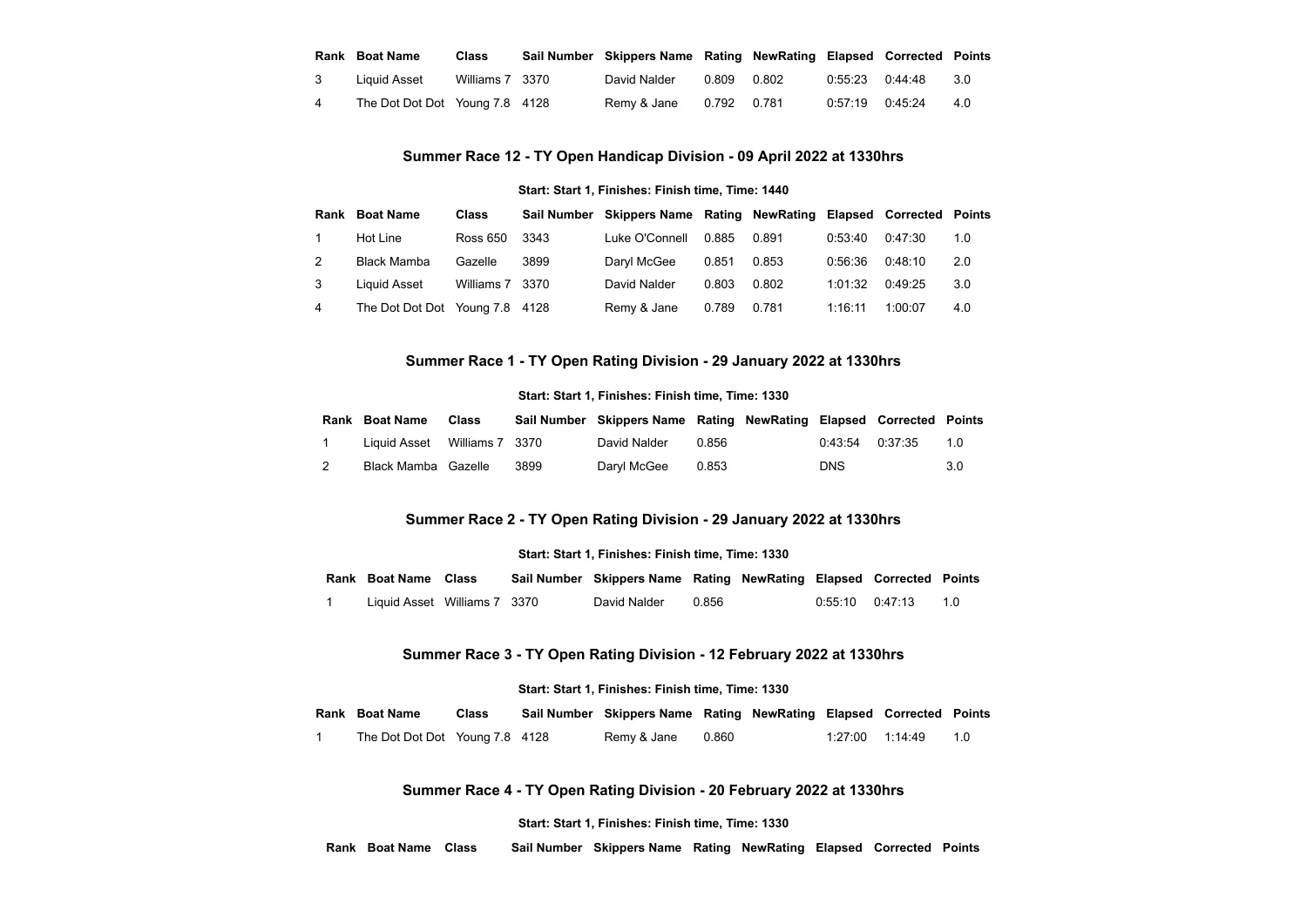#### **Rank Boat Name Class Sail Number Skippers Name Rating NewRating Elapsed Corrected Points**

1 Liquid Asset Williams 7 3370 David Nalder 0.856 0:39:30 0:33:49 1.0

## **Summer Race 5 - TY Open Rating Division - 20 February 2022 at 1330hrs**

#### **Start: Start 1, Finishes: Finish time, Time: 1426**

<span id="page-4-0"></span>

| Rank Boat Name Class         |  | Sail Number Skippers Name Rating NewRating Elapsed Corrected Points |       |                 |    |
|------------------------------|--|---------------------------------------------------------------------|-------|-----------------|----|
| Liquid Asset Williams 7 3370 |  | David Nalder                                                        | 0.856 | 0:39:21 0:33:41 | 10 |

## **Summer Race 6 - TY Open Rating Division - 26 February 2022 at 1330hrs**

#### **Start: Start 2, Finishes: Finish time, Time: 1335**

<span id="page-4-1"></span>

| Rank Boat Name               | Class |      | Sail Number Skippers Name Rating NewRating Elapsed Corrected Points |  |                  |     |
|------------------------------|-------|------|---------------------------------------------------------------------|--|------------------|-----|
| Liquid Asset Williams 7 3370 |       |      | David Nalder 0.856                                                  |  | 1:05:50  0:56:21 | 10  |
| Black Mamba Gazelle          |       | 3899 | Daryl McGee 0.853                                                   |  | 1:06:26  0:56:40 | 2.0 |

## **Summer Race 7 - TY Open Rating Division - 26 February 2022 at 1330hrs**

#### **Start: Start 2, Finishes: Finish time, Time: 1519**

<span id="page-4-2"></span>

| Rank Boat Name               | <b>Class</b> |      | Sail Number Skippers Name Rating NewRating Elapsed Corrected Points |       |                     |                         |       |
|------------------------------|--------------|------|---------------------------------------------------------------------|-------|---------------------|-------------------------|-------|
| Black Mamba Gazelle          |              | 3899 | Daryl McGee 0.853                                                   |       |                     | $0:31:06$ $0:26:32$ 1.0 |       |
| Liquid Asset Williams 7 3370 |              |      | David Nalder                                                        | 0 856 | $0:34:19$ $0:29:23$ |                         | - 2.0 |

## **Summer Race 8 - TY Open Rating Division - 12 March 2022 at 1330hrs**

#### **Start: Start 1, Finishes: Finish time, Time: 1330**

<span id="page-4-3"></span>

|                | Rank Boat Name Class         |               | Sail Number Skippers Name Rating NewRating Elapsed Corrected Points |       |                 |                     |       |
|----------------|------------------------------|---------------|---------------------------------------------------------------------|-------|-----------------|---------------------|-------|
|                | Hot Line                     | Ross 650 3343 | Luke O'Connell 0.85                                                 |       |                 | 2:05:15 1:46:28 1.0 |       |
| $\overline{2}$ | Liquid Asset Williams 7 3370 |               | David Nalder                                                        | 0.856 | 2:45:31 2:21:41 |                     | - 2.0 |

## **Summer Race 9 - TY Open Rating Division - 02 April 2022 at 1330hrs**

#### **Start: Start 1, Finishes: Finish time, Time: 1330**

<span id="page-4-4"></span>

| Rank Boat Name | Class         |      | Sail Number Skippers Name Rating NewRating Elapsed Corrected Points |       |                 |         |     |
|----------------|---------------|------|---------------------------------------------------------------------|-------|-----------------|---------|-----|
| Hot Line       | Ross 650 3343 |      | Luke O'Connell 0.85                                                 |       | 0.37.47         | 0.32.07 | 1 O |
| Black Mamba    | Gazelle       | 3899 | Darvl McGee                                                         | 0.853 | 0:40:01 0:34:08 |         | 2.0 |